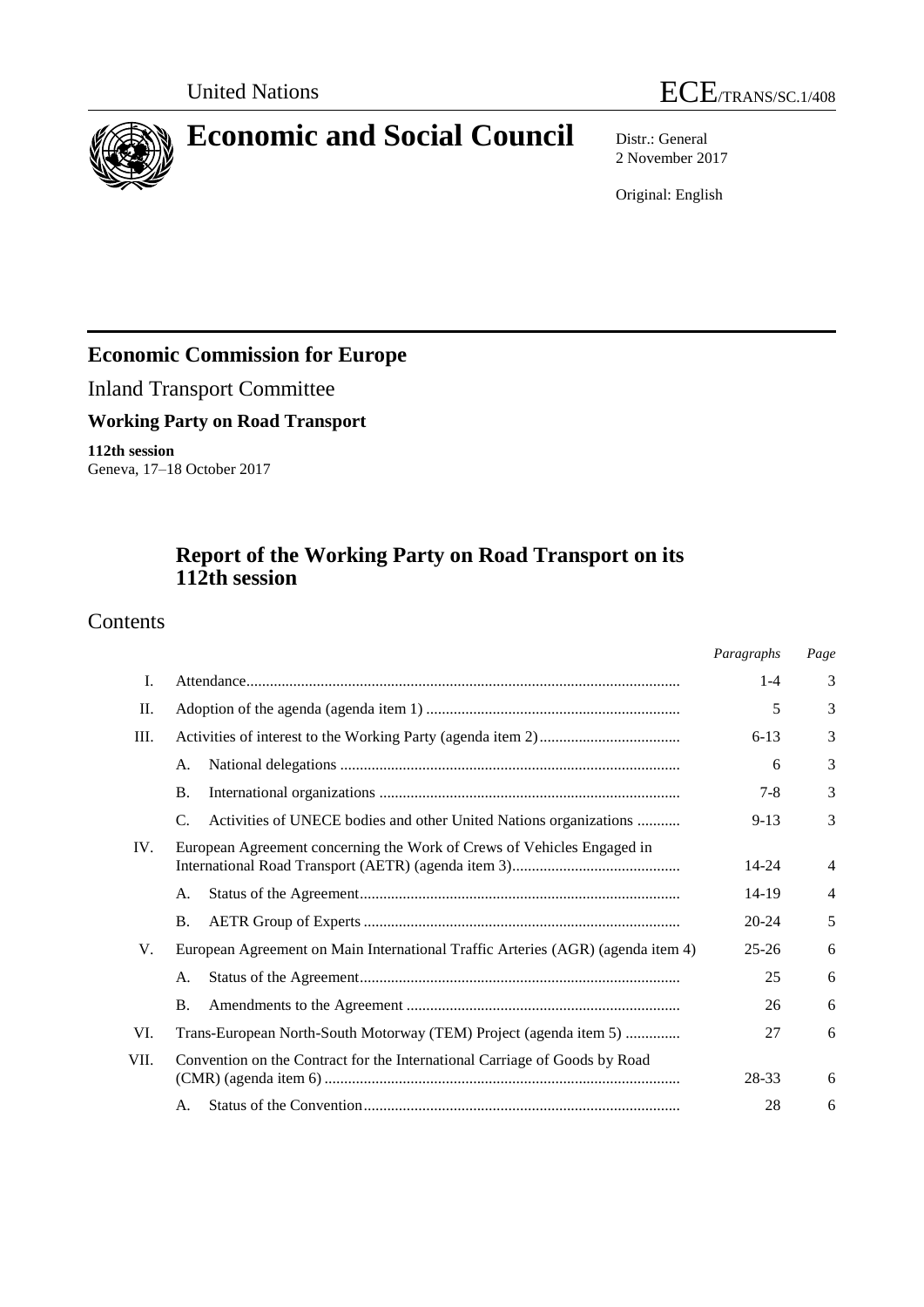|       | <b>B.</b>                                                                  | Protocol to the Convention on the Contract for the International Carriage of | 29        | 6              |
|-------|----------------------------------------------------------------------------|------------------------------------------------------------------------------|-----------|----------------|
|       | C.                                                                         | Additional Protocol to the CMR concerning the Electronic Consignment Note    | $30 - 33$ | 6              |
| VIII. |                                                                            |                                                                              | 34-42     | 7              |
|       | A.                                                                         |                                                                              | 34        | $\overline{7}$ |
|       | <b>B.</b>                                                                  | Proposal for a global multilateral agreement on the international regular    | 35-36     | $\overline{7}$ |
|       | C.                                                                         | Quantitative restrictions imposed on international road transport of goods   | 37-38     | $\overline{7}$ |
|       | D.                                                                         | The relationship between the origin of goods and transport operations        | 39-42     | 8              |
| IX.   |                                                                            |                                                                              | 43-44     | 8              |
| X.    | Revision of SC.1 terms of reference and rules of procedure (agenda item 9) |                                                                              |           | 9              |
| XI.   |                                                                            |                                                                              | 48-49     | 9              |
| XII.  |                                                                            |                                                                              | 50        | 9              |
| XIII. |                                                                            | 51                                                                           |           |                |
| XIV.  |                                                                            |                                                                              | 52        | 9              |
|       |                                                                            |                                                                              |           |                |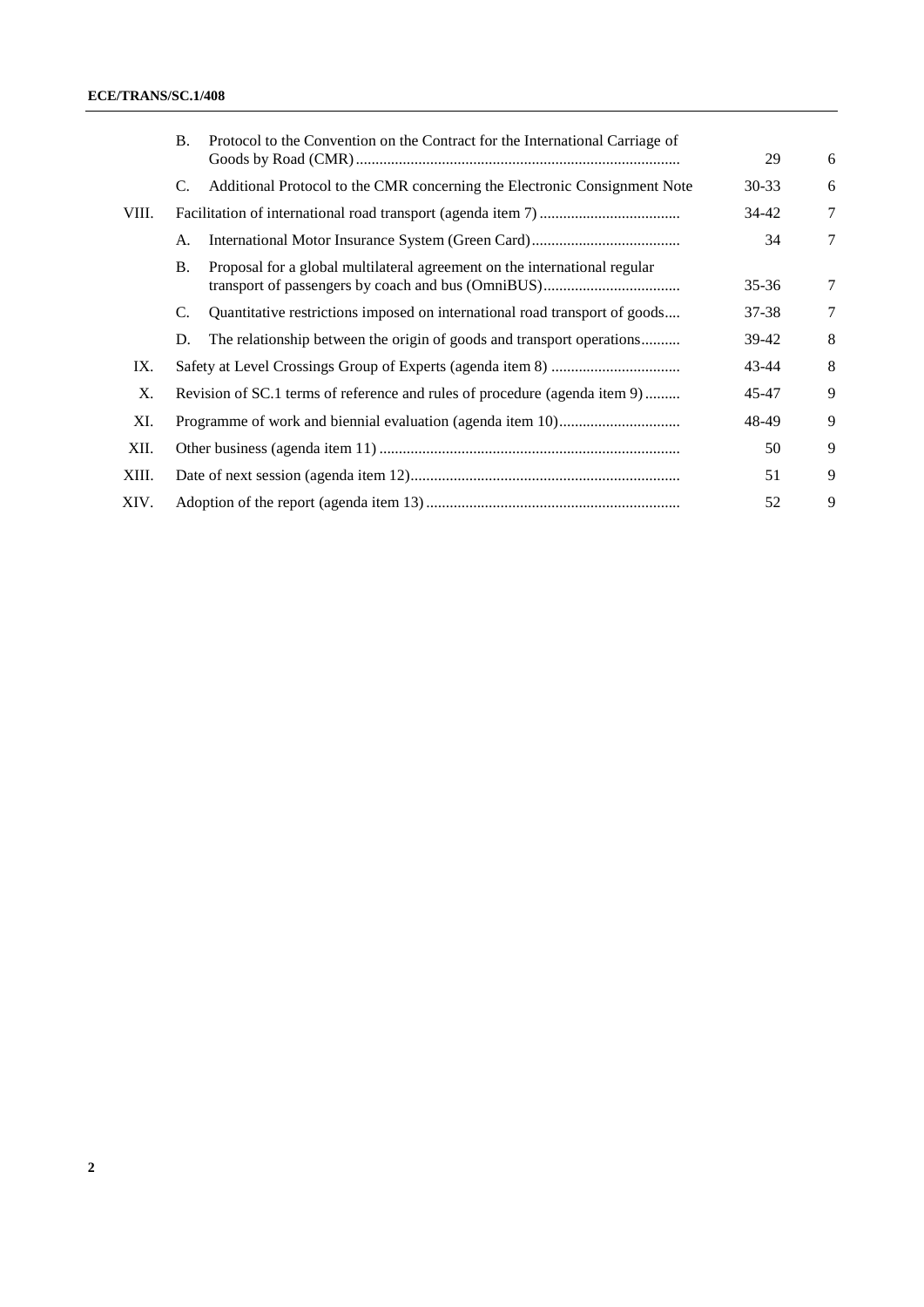### **I. Attendance**

1. The Working Party on Road Transport (SC.1) held its 112th session on 17-18 October 2017, chaired by Mr. R. Symonenko (Ukraine). The following United Nations Economic Commission for Europe (UNECE) member States were represented in the meeting: Austria, Finland, Germany, Hungary, Latvia, Netherlands, Norway, Poland, Romania, Russian Federation, Slovakia, Sweden, Switzerland, Turkey and Ukraine.

2. The following non-UNECE members were represented: Islamic Republic of Iran and Lebanon.

3. The European Union, EuroMed and the following non-governmental organizations were represented: the Council of Bureaux (CoB) and International Road Transport Union (IRU).

4. Finally, representatives from the following private transport operators attended: Aselsan (Turkey), PARS ARGE (Turkey), and Setir (Spain).

### **II. Adoption of the agenda (agenda item 1)**

5. SC.1 adopted the session's agenda (ECE/TRANS/SC.1/407).

### **III. Activities of interest to the Working Party (agenda item 2)**

#### **A. National delegations**

6. There were no updates by national delegations at this session.

#### **B. International organizations**

7. The IRU informed SC.1 about the accessions by China and India to the TIR Convention over the past 12 months. The IRU representative also advised about the progress made by the ECMT Road Group in developing a Quality Charter and the next steps. This was confirmed by the representatives of the Netherlands and Turkey.

8. The European Commission informed that two rounds of negotiations have been finished with contracting parties on the Interbus Agreement. A third round of negotiations is expected to occur in November 2017. The objective being to extend the agreement from occasional to regular transport services. The European Commission is also negotiating with Morocco the matter of their accession to the Interbus Agreement.

#### **C. Activities of UNECE bodies and other United Nations organizations**

9. The secretariat informed SC.1 about the results of the relevant recent sessions of the Inland Transport Committee, its subsidiary bodies and other United Nations entities of interest to the Working Party. In particular, the secretariat updated SC.1 on the key decisions made at the seventy-ninth annual session of the Inland Transport Committee (ECE/TRANS/270, ECE/TRANS/270/Add.1, Informal document ITC (2017) No. 11).

10. The secretariat drew attention to paragraphs 6, 10, 32, 34 and 35 of Informal document ITC (2017) No. 11. In particular, SC.1 was informed that Working Parties should consider preparing contributions to the draft strategy of the Inland Transport Committee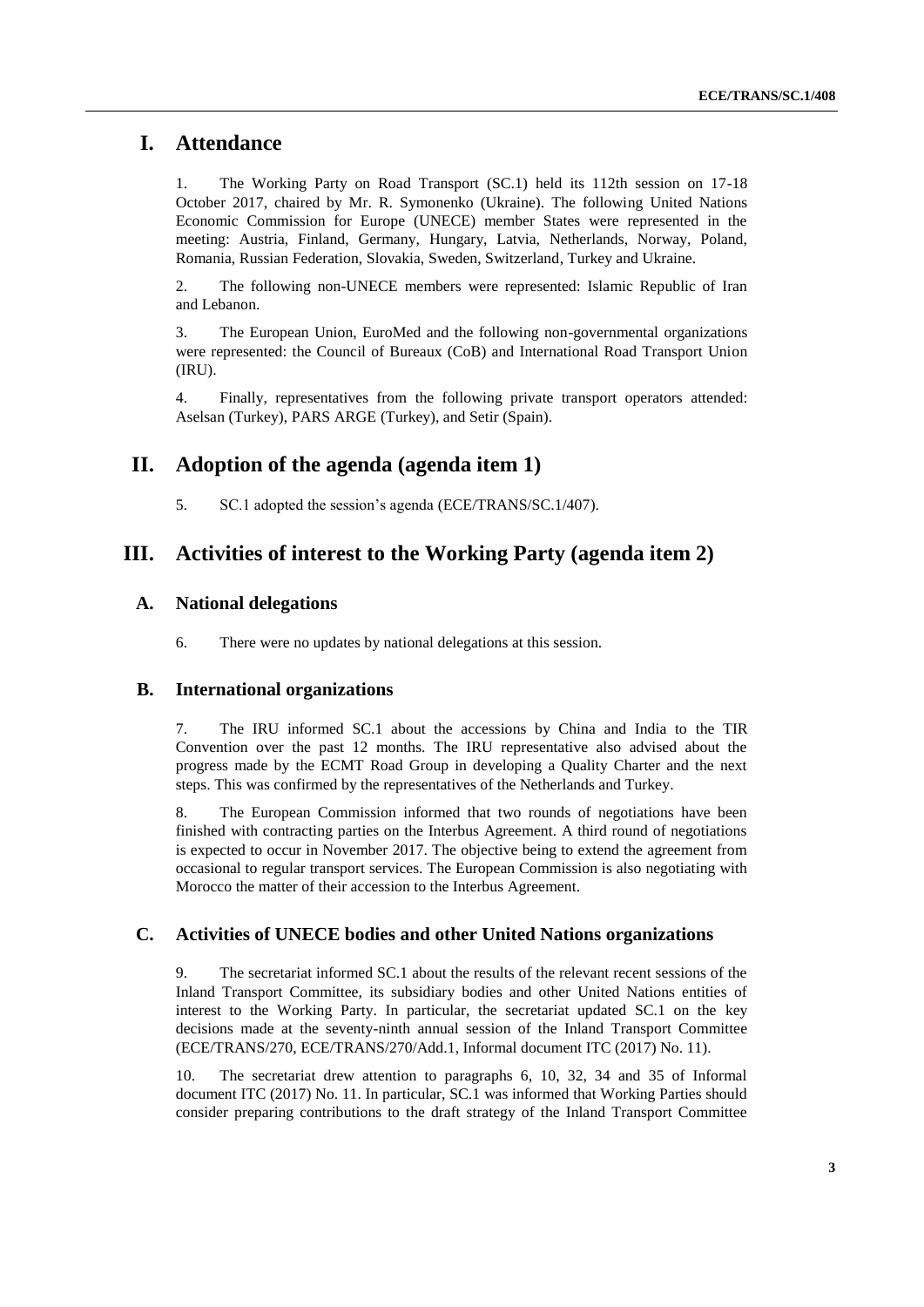that would be considered by the Committee at its session in 2018. SC.1 appreciated the opportunity to provide comments and its discussion on this topic was reflected in its discussion on agenda item 10 below.

11. The secretariat informed SC.1 about the signing of a new supplement to the Memorandum of Understanding (MOU) with the Joint Research Centre (JRC) which recognizes JRC as the AETR authority for root certification and for interoperability certification for the non-EU Contracting Parties to AETR (Informal document no.1). The new supplement has extended the validity of the MOU until 31 December 2018.

SC.1 was informed that the UNECE Working Party on Noise (GRB), at its September 2017 session, had considered an initiative from the Netherlands to introduce labelling of road surfaces based on the following criteria: skid resistance, noise reduction, rolling resistance and lifespan (Informal documents GRB-66-05 and Add.1), with the aim to contribute to road safety, public health, sustainability and economies. The secretariat to GRB advised that the project went beyond the scope of legal instruments administered by GRB (vehicles, equipment and their parts) and that GRB had invited other ITC working parties, including SC.1, to consider if they would be interested in pursuing the project. Following a brief exchange of views, SC.1 concluded that the inclusion of this initiative does not presently fit within its terms of reference, but that it would remain open to considering this work in the future if circumstances change.

13. Finally, the secretariat presented the work of the Working Party on Transport Statistics (WP.6), focussing on the E-Road census and the Glossary for Transport Statistics. An interactive map of the census results was demonstrated, and SC.1 members with relevant expertise were invited to join the newly established WP.6 informal group of experts to provide inputs to the next edition of the glossary.

# **IV. European Agreement concerning the Work of Crews of Vehicles Engaged in International Road Transport (AETR) (agenda item 3)**

### **A. Status of the Agreement**

14. The secretariat informed SC.1 about the unchanged status of the AETR Agreement. There are still 51 Contracting Parties.

15. SC.1 was informed that at the sixteenth session of the AETR Group of Experts, the Government of Lebanon and a representative of the EU-funded EUROMED Transport Project, stated that the Governments of Egypt and Lebanon were interested in seeking accession to the AETR Agreement, and requested that Article 14 be amended to make their countries eligible to accede to the AETR Agreement. The Group of Experts had taken note of this and agreed to forward the requests to SC.1.

16. While SC.1 welcomed the interest expressed by both Egypt and Lebanon, some countries reserved their agreement to a decision to amend the AETR Agreement to enable the countries to accede until further consultation with their capitals. In view of the concerns expressed on the absence of the Egyptian officials at SC.1, through the representative of EUROMED, the Government of Egypt withdrew its expression of interest and indicated that it would apply formally at a later time.

17. In principle, SC.1 adopted the following amendment to Article 14 of the AETR Agreement to allow Lebanon to accede to it.

"Article 14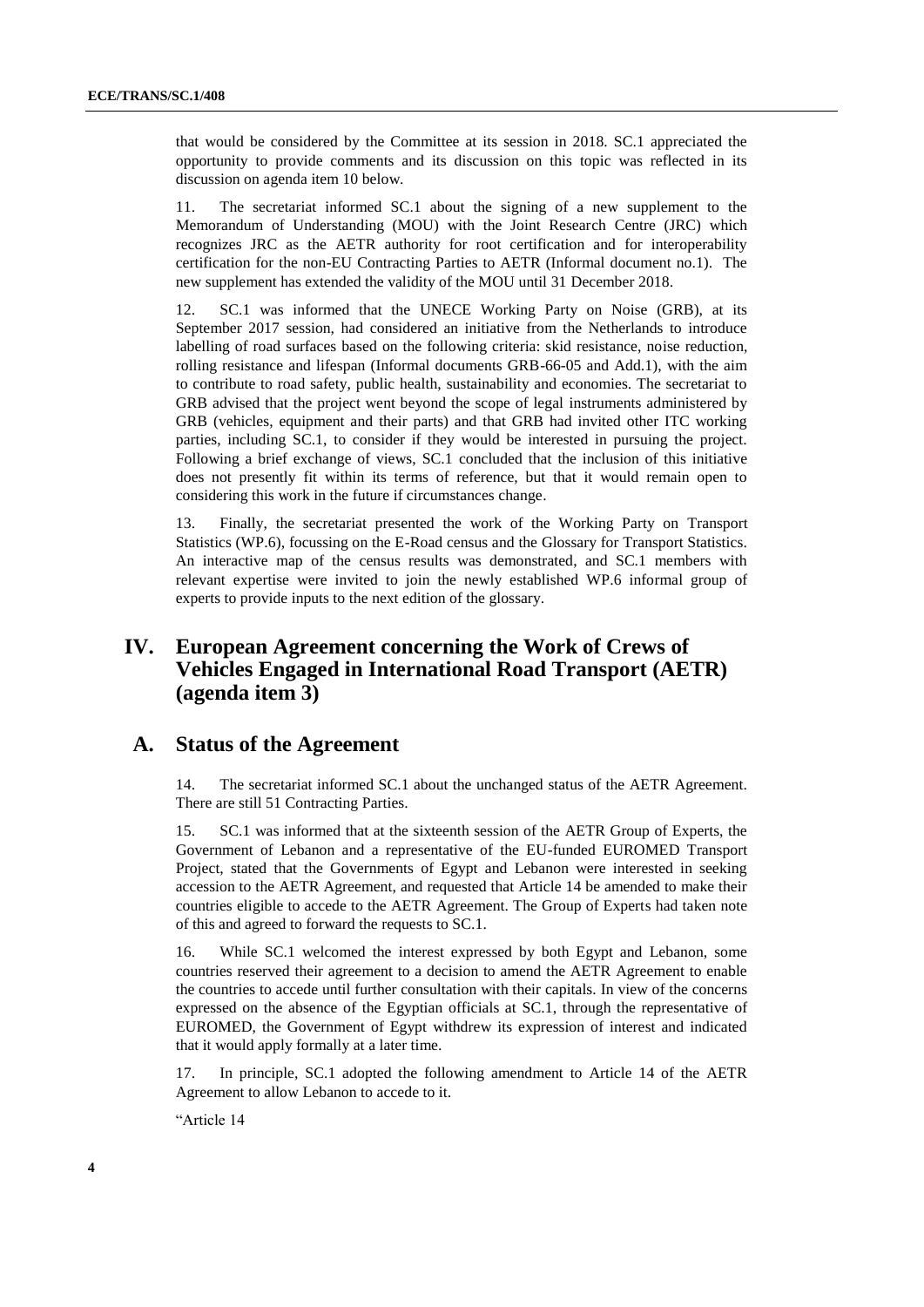18. This Agreement shall be open for signature until 31 March 1971 and thereafter for accession, by States members of the Economic Commission for Europe and States admitted to the Commission in a consultative capacity under paragraph 8 or 11 of the Commission's terms of reference. Accessions under paragraph 11 of the Commission's terms of reference shall be limited to the following States: Algeria, Jordan, **Lebanon**, Morocco and Tunisia ."

19. Noting the secretariat's advice that an AETR Contracting Party could lodge an objection to a potential depositary notification of a proposal to amend the AETR Agreement to make Lebanon eligible to accede to it, SC.1 invited an AETR Contracting Party to formally propose the above amendment at the earliest opportunity and requested the secretariat – upon the receipt of such communication - to submit it to the Secretary-General. The secretariat recalled that the Governments of Turkey and Ukraine were the proponents of a similar amendment proposal to make Algeria, Jordan, Morocco and Tunisia eligible to accede to the AETR Agreement two years ago.

### **B. AETR Group of Experts**

20. The Chair of the Group of Experts on AETR provided an update on the work of the AETR Group of Experts since the last SC.1 session (detailed information is available in ECE/TRANS/SC.1/GE.21/35, ECE/TRANS/SC.1/GE.21/37, and ECE/TRANS/SC.1/GE.21/39).

21. The secretariat drew the attention of SC.1 to the possible desirability to consider changing the name of the AETR Agreement by deleting the term "European" from the title (as per para. 14, ECE/TRANS/SC.1/GE.21/37). The Chair requested that members of SC.1 consult their respective capitals and provide their views at the next session.

22. Following an exchange of views regarding the amendment proposal by the Government of the Slovak Republic (ECE/TRANS/SC.1/2017/1) which proposed a new Article 10bis with the main objective of ensuring that drivers do not hold more than one driver card which could be issued by different national card issuing authorities, SC.1 requested this issue be further discussed at the next session of the Group of Experts on AETR, and that the secretariat prepare ECE/TRANS/SC.1/GE.21/2017/2/Rev.2 consolidating the existing proposals of the Government of the Slovak Republic (ie Articles 22, 22bis, 14, 10 and 10bis) to facilitate the discussion. The European Commission expressed its perplexity about the resubmission of the proposed Article 10bis to the AETR Group of Experts on the basis of technical remarks, which should already have been addressed in previous sessions of the AETR Group of Experts.

23. The Government of Turkey presented new developments in its project to establish a national driving times and rest periods data monitoring centre (as per para. 18, ECE/TRANS/SC.1/406). It informed that a protocol was signed with the Union of Chambers and Commodity Exchange of Turkey on 9 February 2017. Through this project, the data recorded in Turkish trucks will be collected, stored and analysed. The database is expected to be established by mid-2018. Turkey will provide an update at the next session.

24. Two Turkish digital tachograph manufacturers provided information on the tachographs which they manufacture. PARS ARGE provided information on their adoption of technological advances such as bluetooth, while Aselsan provided an overview of their company, the pending international patents on its digital tachographs and the awards which their products have received.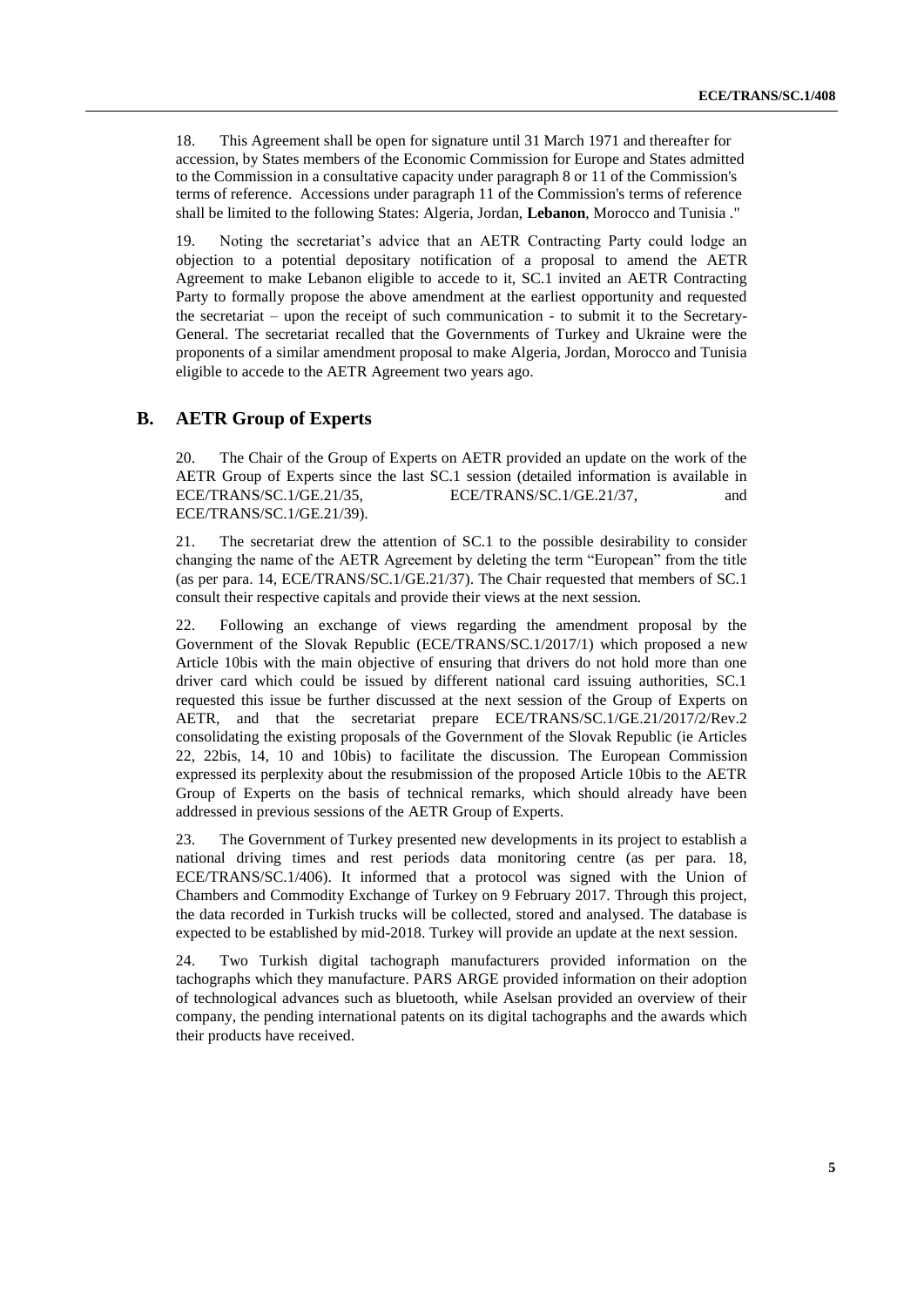# **V. European Agreement on Main International Traffic Arteries (AGR) (agenda item 4)**

#### **A. Status of the Agreement**

25. The secretariat informed SC.1 about the status of the AGR Agreement. The number of Contracting Parties has remained the same (37) since the last SC.1 session.

#### **B. Amendments to the Agreement**

26. The secretariat informed SC.1 that the amendments to the AGR Agreement proposed by the Governments of Norway (ECE/TRANS/SC.1/2016/1) and Finland and Norway (ECE/TRANS/SC.1/2016/2) to Annex I of the Agreement, which were adopted at the last session, will enter into force on the same date of 5 December 2017 (see Depositary Notifications C.N.491.2017.TREATIES-XI.B.28 and C.N.492.2017.TREATIES-XI.B.28).

# **VI. Trans-European North-South Motorway (TEM) Project (agenda item 5)**

27. SC.1 took note of the presentation provided on the TEM project. The TEM Project Manager advised that a new strategy and funding for the project was approved in February 2017. The strategy lists five strategic fields of interest decided by TEM member countries, as well as a work plan for the period 2017 to 2021. The latter may be found in the Annex of ECE/TRANS/SC.1/2017/3/Rev.1.

# **VII. Convention on the Contract for the International Carriage of Goods by Road (CMR) (agenda item 6)**

#### **A. Status of the Convention**

28. The secretariat informed SC.1 that that the number of contracting parties to the Convention has remained unchanged (55) since the last SC.1 session.

### **B. Protocol to the Convention on the Contract for the International Carriage of Goods by Road (CMR)**

29. The secretariat informed SC.1, since the last SC.1 session, one State (Croatia) has acceded to the Protocol, bringing the total number of contracting parties to 43.

#### **C. Additional Protocol to the CMR concerning the Electronic Consignment Note**

30. The secretariat informed SC.1 that, since the last SC.1 session, two States (Estonia and Slovenia) have acceded to the Additional Protocol to the Convention, bringing the total number of contracting parties to 12.

31. The Government of Turkey advised that it had finalised its internal legal procedures to accede to the CMR Additional Protocol. The Government of the Russian Federation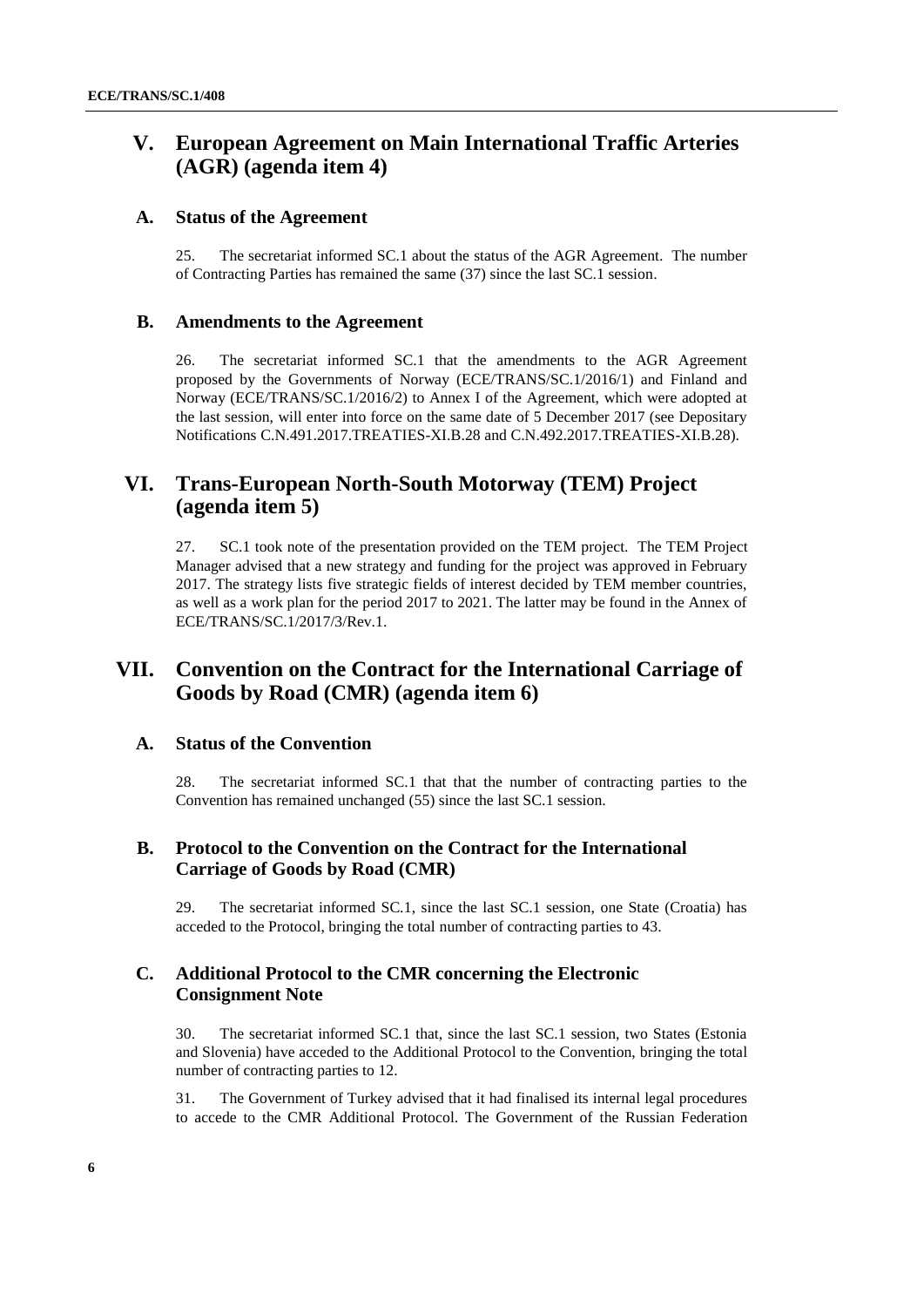indicated that they had the intention to accede to the CMR Additional Protocol in the near future, and had begun their internal procedures to do so.

32. The secretariat – in cooperation with the International Road Transport Union organized a special e-CMR session to take stock and map future directions in the development of electronic consignment notes on the basis of the Additional Protocol (Informal document no.2). The session was opened by the Deputy Executive Secretary of the UNECE and included the following presentations: "Convention on the Contract for the International Carriage of Goods by Road and the Additional Protocol concerning the electronic consignment note" (Secretariat); "Report on the development of internationally recognised standard of Electronic Consignment Note message (UN/CEFACT project) (UN/CEFACT); "Current status of e-CMR implementation and its geographical expansion" (IRU); and "Electronic consignment notes: operations and pilot projects" (the Government of the Netherlands and Spanish transport operator Setir).

33. SC.1 appreciated the presentations. Much interest was expressed but in view of the limited time to discuss the information provided, SC.1 requested the secretariat to organize a special SC.1 session dedicated to e-CMR in early 2018 with interpretation to further discuss this issue and to decide on a way forward. IRU indicated that it would be prepared to support SC.1 in the organization of this meeting.

### **VIII. Facilitation of international road transport (agenda item 7)**

#### **A. International Motor Insurance System (Green Card)**

34. The Working Party was informed by the President of the Council of Bureaux about recent developments in the "Green Card system" (detailed information is available in ECE/TRANS/SC.1/2017/2).

### **B. Proposal for a global multilateral agreement on the international regular transport of passengers by coach and bus (OmniBUS)**

35. At the last session, SC.1 noted that the procedure adopted by the European Union in developing the new InterBus Agreement would not allow all ECMT members to participate in the negotiations if they are not Contracting Parties to the InterBus Agreement. Consequently, SC.1 invited the European Union to reconsider the procedure so that the negotiations are open to all ECMT members, including those countries that played an important role in elaboration of the draft OmniBus Agreement (para 33, ECE/TRANS/SC.1/406**)**. The European Union affirmed its position on this matter. SC.1 repeated its request for feedback from the European Union concerning the relationship of the InterBus Agreement with the draft OmniBus Agreement.

36. SC.1 agreed to continue working to complete the draft OmniBus Agreement and requested the secretariat to find suitable dates in 2018 for meetings dedicated to this task.

### **C. Quantitative restrictions imposed on international road transport of goods**

37. At the last session, SC.1 discussed a European Commission study on the economic analysis of an agreement between European Union and Turkey which had estimated that the European Union and Turkey had sustained large financial losses due to transport quotas and restrictions.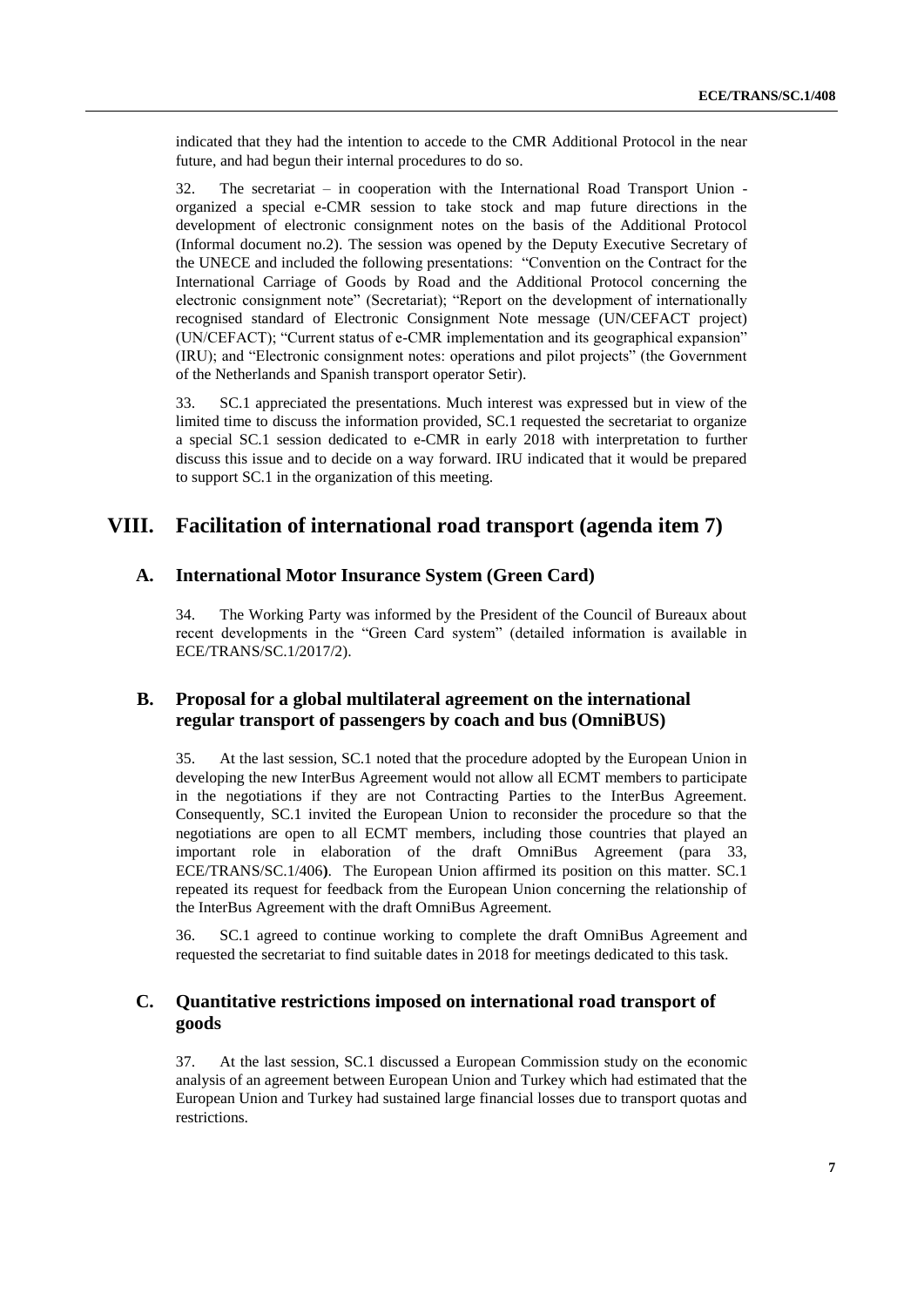38. SC.1 took note of the information provided by the European Commission on new developments on the extension of the mandate of the Customs Agreement. The European Commission also advised that the issue was presently with the Council and that DG Trade was the responsible EC service. The Government of Turkey requested DG Move to further discuss this issue within the EC.

#### **D. The relationship between the origin of goods and transport operations**

39. At the last session, Latvia and Poland presented a proposal (Informal document No. 6 which formed the basis of ECE/TRANS/SC.1/2017/4) to amend the Revised Consolidated Resolution on the Facilitation of International Road Transport (RE.4) to introduce the definition of 'bilateral carriage' as a new subpoint 4.1.9 as follows:

40. "Bilateral transport means a road transport operation undertaken by a laden or unladen vehicle registered in one country, the point of departure of which is from the territory of registration of the vehicle, and the destination of which is in the territory of the other country, or vice versa, irrespective of the country of origin of goods and the country of the final recipient of goods."

41. Following extensive discussion, SC.1 agreed to continue discussing this issue at its next meeting and requested that Latvia and Poland prepare ECE/TRANS/SC.1/2017/4/Rev.1 taking into account the concerns expressed at SC.1.

42. In this regard, Turkey agreed with the proposal from Latvia and Poland, but it expressed the view that a revised definition of "bilateral transport" was unlikely to solve the practical challenges of ensuring that CMR consignment notes were secure and reliable. The Russian Federation suggested that the text after "…vice versa" was unnecessary and could be deleted, or that alternative text could be proposed.

### **IX. Safety at Level Crossings Group of Experts (agenda item 8)**

43. The secretariat presented an overview of the group of experts' final report which included key findings such as availability of data on safety at level crossings, evaluation of accident costs as well as developments in the areas key to safety at level crossings (infrastructure, education and training, legislation, enforcement, institutional framework, human factors, and risk management). The report also recommended that a level crossing specific safe system approach be established and acted upon.

44. The secretariat also briefed SC.1 on the international plan of action believed by the group of experts to be necessary for assisting countries in implementing the recommendations including establishing an international working group to support the implementation of this plan. In this regard, the Executive Secretary of the UNECE has written to the International Union of Railways (UIC) and the European Railways Agency (ERA) to enquire as to their interest, and has yet to receive replies. The secretariat will provide an update at the next session. It also took the opportunity to extend the same invitation to SC.1 members. SC.1 appreciated the secretariat's presentation and commended the report and its recommendations.

# **X. Revision of SC.1 terms of reference and rules of procedure (agenda item 9)**

45. At the last session, Belgium and Germany submitted a proposal for changes to SC.1 terms of reference and rules of procedures (Informal document (2016) Nos 3 and 4).